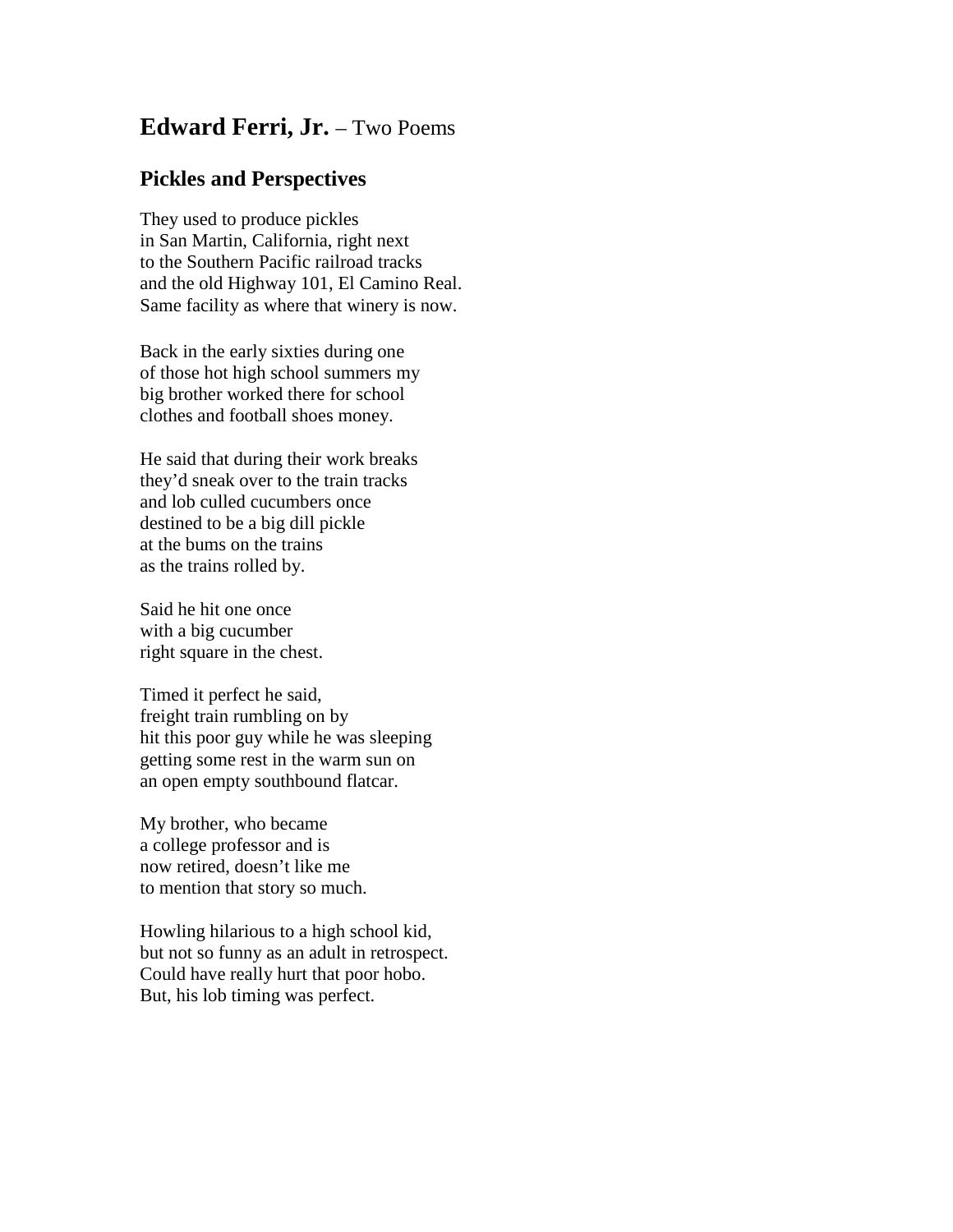## **Leverage**

Growing up on our country farm in a place called the Llagas District southwest of San Jose, California, my Dad taught me about leverage. How to pull nails. How to pound nails. How to move boulders. How to open most anything. How to square and level a barn.

How to dig a ditch or an animal grave in the concrete clay of a California summer with a soil polished shovel older than me and a digging bar made by him from a solid steel Chevy drive-shaft. How to split white oak firewood by the full cord for winter with a stone sharpened splittin' axe, farm forged iron wedges and a ten pound sledge hammer.

Before long, I realized that most every chore I had on the farm utilized some form of leverage including wheel barrowing concrete from the cement mixer up ramps to wood framed foundation forms. The more I learned how to apply and master my father's leverage lessons the easier life became and the tougher I grew.

That ability to use leverage made me grow up faster, stronger and smarter than the young kid I really was. My Dad liked that. I did too. Made the open road and flat lands seem like down hill when I fledged the farm.

Dad is now 40 years gone and so is the farm. But I am the proud curator of those old basic hand tools and the memories of those engrained leverage lessons that he taught me. I now teach the grandkids those same lessons with Dad's old tools. Make 'em smarter. Make 'em tougher.

Dad would be pleased that his old tools of leverage, still grain stained with his sweat soaked DNA, are being properly maintained, used and cared for. But mostly he would be proud that his ageless lessons of leverage and the way he taught those valuable lessons are being passed down through the generations after him.

Now that's leverage.